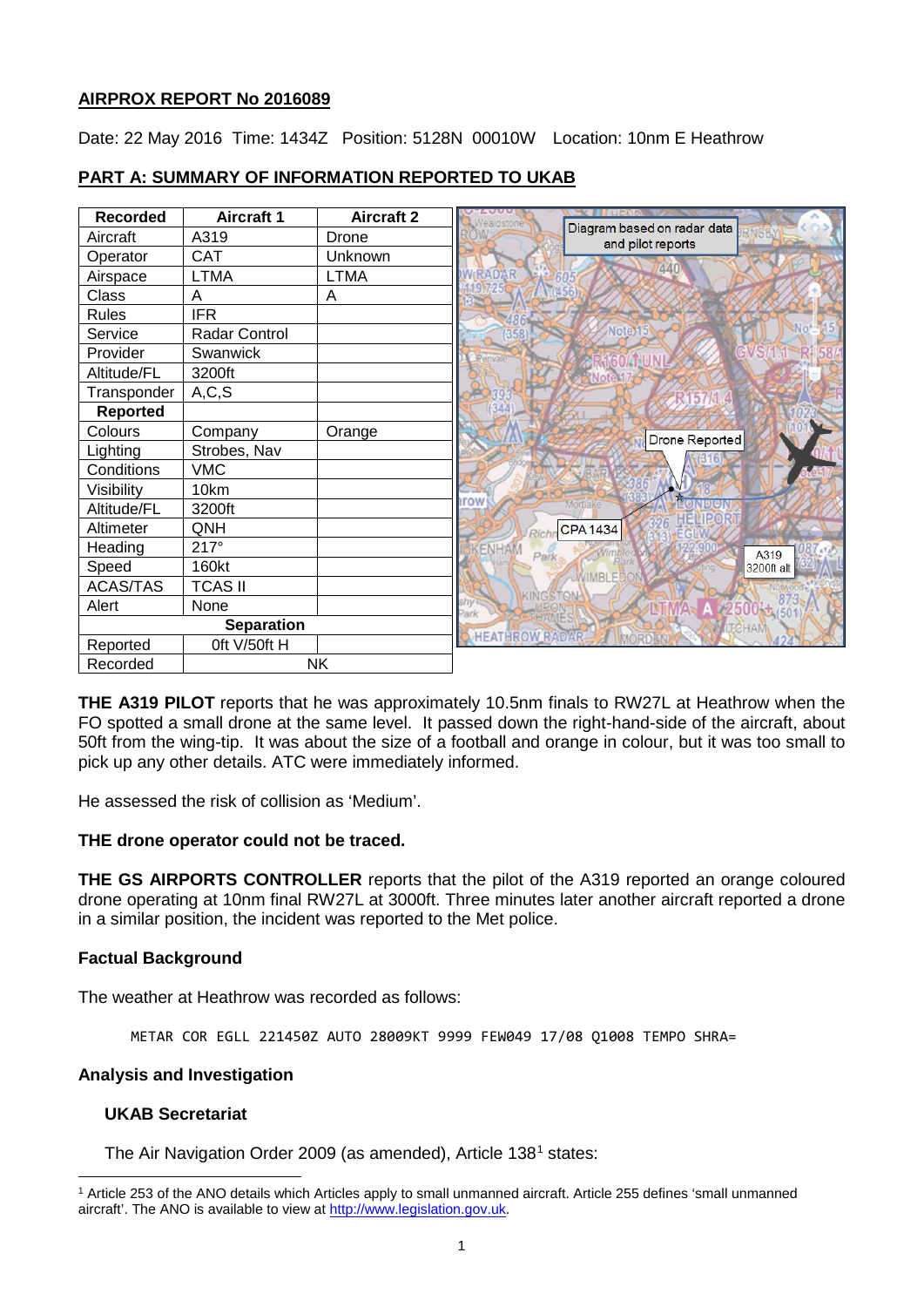A person must not recklessly or negligently cause or permit an aircraft to endanger any person or property.

Article 166, paragraphs 2, 3 and 4 state:

(2) The person in charge of a small unmanned aircraft may only fly the aircraft if reasonably satisfied that the flight can safely be made.

(3) The person in charge of a small unmanned aircraft must maintain direct, unaided visual contact with the aircraft sufficient to monitor its flight path in relation to other aircraft, persons, vehicles, vessels and structures for the purpose of avoiding collisions.'

(4) The person in charge of a small unmanned aircraft which has a mass of more than 7kg excluding its fuel but including any articles or equipment installed in or attached to the aircraft at the commencement of its flight must not fly the aircraft

(a) in Class A, C, D or E airspace unless the permission of the appropriate air traffic control unit has been obtained;

(b) within an aerodrome traffic zone …; or

(c) at a height of more than 400 feet above the surface unless it is flying in airspace described in sub-paragraph (a) or (b) and in accordance with the requirements for that airspace.

In addition, the CAA has published regulation regarding First Person View (FPV) drone operations which limit this activity to drones of less than 3.5kg take-off mass, and to not more than 1000ft<sup>[2](#page-1-0)</sup>.

#### **Summary**

 $\overline{\phantom{a}}$ 

An Airprox was reported when a A319 and a drone flew into proximity at 1434 on Sunday  $22^{nd}$  May 2016. The A319 pilots was operating under IFR in VMC, and in receipt of a Radar Control Service from Heathrow Director. The drone operator could not be traced.

#### **PART B: SUMMARY OF THE BOARD'S DISCUSSIONS**

Information available consisted of a report from the A319 pilot and radar photographs/video recordings.

The crew of the A319 reported seeing the drone at about 3000ft, whilst on final approach to Heathrow. The Board first noted that, as for other aviators, drone operators are fundamentally required to avoid collisions with all other aircraft. More specifically, drone flight above 400ft is prohibited in Class A airspace without the permission of the appropriate air traffic control unit and therefore the drone operator was not entitled to operate in this location.

In this incident, operating at levels of 3000ft, the drone operator would almost certainly have been operating on first-person-view (FPV), for which regulation mandates that an additional person must be used as a competent observer who must maintain direct unaided visual contact with the drone in order to monitor its flight path in relation to other aircraft. Notwithstanding, even if an observer was being used, the Board thought that they would not have been able to see the drone clearly at that level. Under FPV operations, for drones of less than 3.5kg, the drone is not permitted to operate above 1000ft agl without CAA approval being gained and a NOTAM being issued. At 3000ft, the drone operator was flying within the London TMA Class A airspace without permission and, in his non-compliance, the Board considered that the drone operator was posing a flight safety risk.

Operating as he was in airspace within which he was not permitted meant that the Board considered that the cause of the Airprox was that the drone had been flown into conflict with the A319. Although the incident did not show on the NATS radars, the Board noted that the pilot had estimated the

<span id="page-1-0"></span><sup>&</sup>lt;sup>2</sup> ORS4 No. 1168 Small Unmanned Aircraft – First Person View (FPV) Flying available at: ORS4 No 1168.